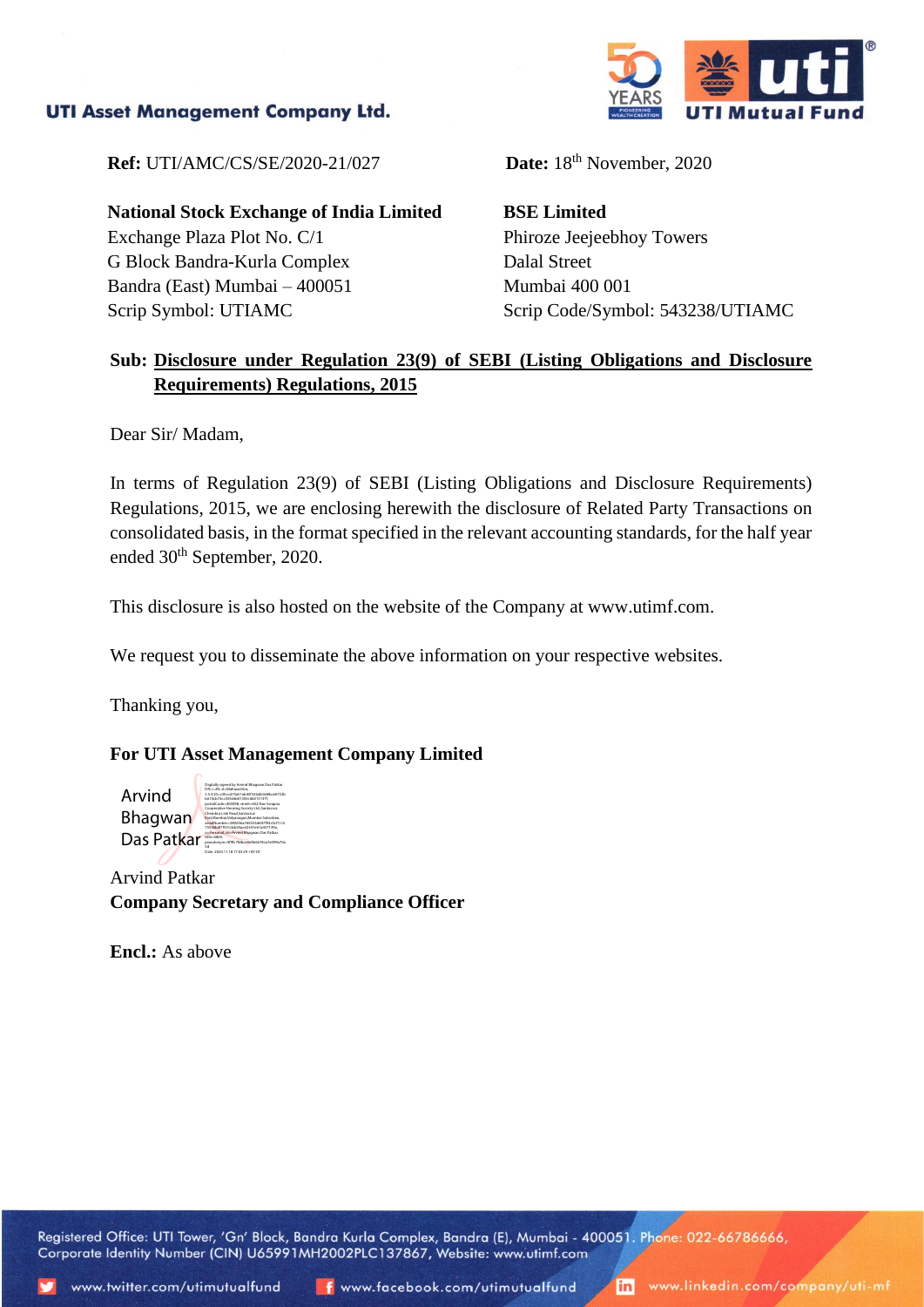#### a) List of related parties of the company with whom there have been transactions during the half year ended September 30, 2020 are as follows:

## UTI Asset Management Company Limited

| Investor with significant influence | T Rowe Price International Limited (26.00%)*                                                                       |  |
|-------------------------------------|--------------------------------------------------------------------------------------------------------------------|--|
|                                     | UTI Venture Funds Management Company Private Limited (100%)                                                        |  |
|                                     | UTI International Limited, Guernsey. (100%)                                                                        |  |
| Subsidiaries                        | UTI Retirement Solutions Limited, India (100%)                                                                     |  |
|                                     | UTI Capital Private Limited, India (100%)                                                                          |  |
|                                     | India Infrastructure Development Fund (25.87 %) **                                                                 |  |
|                                     | UTI International (Singapore) Private Limited. (100% subsidiary of UTI<br>International Limited, Guernsey)         |  |
| Stepdown subsidiaries               | UTI Investment Management Company (Mauritius) Limited. (100% subsidiary<br>of UTI International Limited, Guernsey) |  |
|                                     | UTI Private Equity Limited (100% subsidiary of UTI Venture Funds<br>Management Company (P) Limited)                |  |
|                                     | UTI AMC Ltd Employees Provident Fund                                                                               |  |
| <b>Other Related Parties</b>        | UTI AMC Ltd Pension Fund                                                                                           |  |
|                                     | Mr. Dinesh Kumar Mehrotra (Chairman & Independent Director)                                                        |  |
|                                     | Mr. Ashok Shah (Independent Director)                                                                              |  |
|                                     | Mr. Deepak Kumar Chatterjee (Independent Director)                                                                 |  |
|                                     | Ms. Dipali Hemant Sheth (Independent Director)                                                                     |  |
|                                     | Mr. Edward Cage Bernard (Non - Executive Director)                                                                 |  |
|                                     | Mr. Flemming Madsen (Non - Executive Director)                                                                     |  |
| Director & Key Managerial Personnel | Ms. Jayashree Vaidhyanathan (Independent Director)                                                                 |  |
|                                     | Mr. Narasimhan Seshadri (Independent Director)                                                                     |  |
|                                     | Ms. Uttara Dasgupta (Independent Director)                                                                         |  |
|                                     | Mr.Rajeev Kakar (Independent Director)                                                                             |  |
|                                     | Mr. Imtaiyazur Rahman (CEO & WTD),                                                                                 |  |
|                                     | Mr. Surojit Saha (CFO)                                                                                             |  |
|                                     | Mr. Arvind Patker (CS),                                                                                            |  |
| Director of Material Subsidiary     | Mr. Praveen Jagwani (CEO of UTI International Ltd.)                                                                |  |
|                                     | Mr. Christopher M W Hill (Non - Executive Director of UTI International Ltd.)                                      |  |

\*\*The above mentioned fund have been consolidated as per the requirement of IND AS 110. An investor controls an investee when it is exposed, or has rights, to variable returns from its involvement with the investee and has the ability to affect those returns through its power over the investee.

### Disclosure Of Related Party Transactions On Consolidated Basis (As per the Format of India Accounting Standard on "IND AS 24: Related Party Disclosures") in pursuance of Regulation 23(9) of SEBI (Listing Obligations & Disclosure Requirements) Amendments Regulations, 2018

\* The shareholding of T Rowe Price International Limited was as at 30th September 2020.